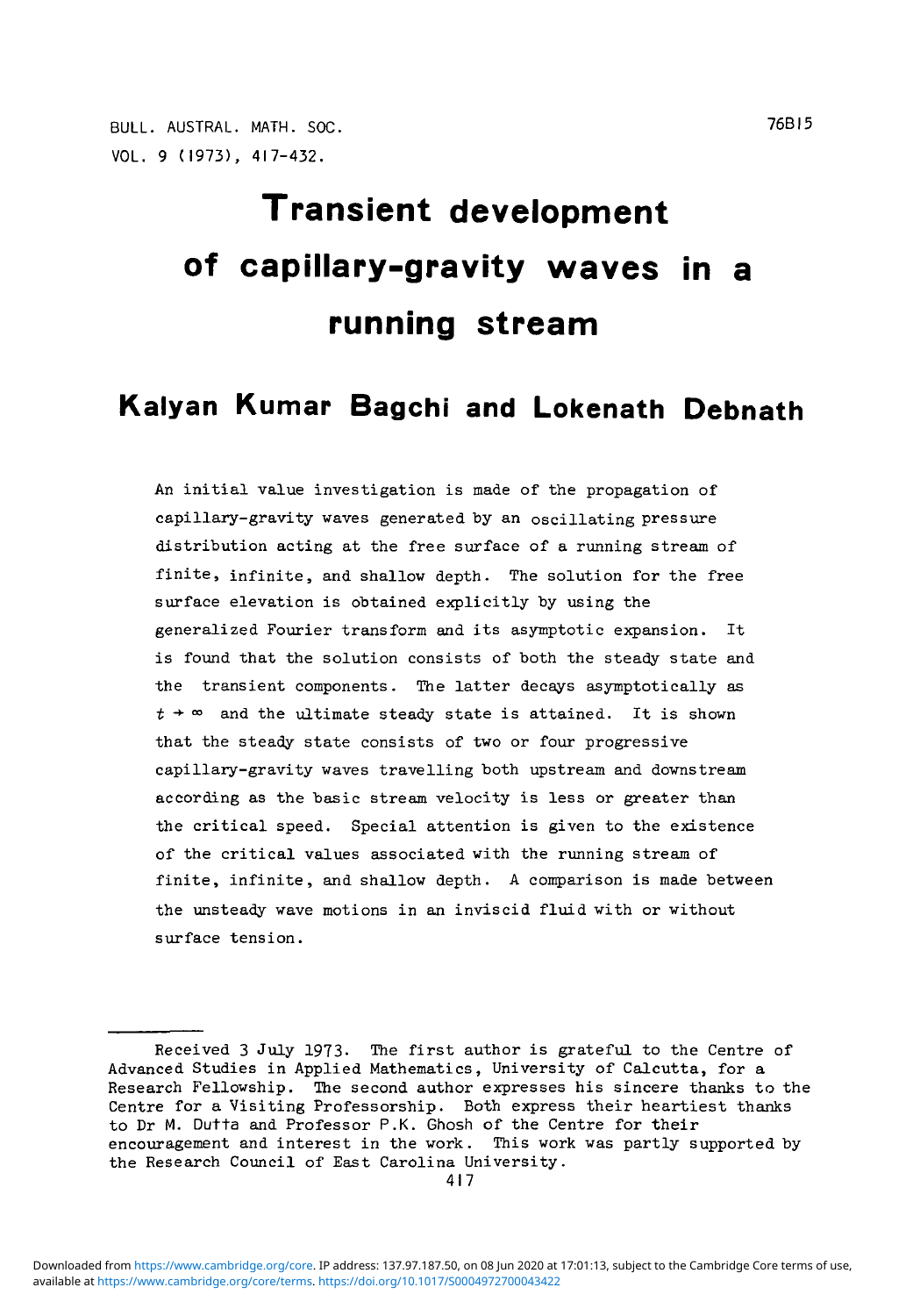#### 418 Kalyan Kumar Bagchi and Lokenath Debnath

#### 1. Introduction

Recently, Debnath and Rosenblat [2] have made an initial value investigation of the propagation of two-dimensional waves generated by an oscillating pressure distribution acting at the free surface of an inviscid running stream of finite depth. With the aid of the generalized function method and asymptotic devices, they have solved the wave problem and determined the nature of the unsteady wave motions. It has been shown that the ultimate steady state consists of either two or four waves depending on the relative magnitudes of the velocity of the stream, its depth, and the forcing frequency of the applied pressure. Special attention is given to the singular behavior of the free surface elevation on the critical curve separating these two possible states of the solution. Several limiting cases of interest have been discussed.

In recent years, interest in the linearized theory of water waves including the effects of surface tension has been revived by Evans [3, *41,* Rhodes-Robinson  $[9]$ , Packham  $[8]$ , and Debnath  $[1]$ . Most of these works are concerned with the propagation of surface waves due to submerged sources, singularities, or obstacles of localised disturbances applied at the free surface of the liquid. In spite of these works, an attempt has hardly been made to study the development of surface waves generated by disturbances acting at the free surface of a running stream which includes the effect of surface tension.

The present analysis is intended to make a study of the transient development of capillary-gravity waves generated by an oscillatory pressure acting at the free surface of a running stream of finite, infinite, and shallow depth. With the aid of the generalized Fourier transform and its asymptotic expansion, the solution for the free surface displacement is found explicitly. It is shown that the solution consists of both the steady state and the transient components. The transient effects decay asymptotically as  $t + \infty$  and the ultimate steady state is reached. It is predicted that the steady state consists of two or four progressive capillary-gravity waves travelling both upstream and downstream according as the stream velocity is less or greater than the critical speed. Special emphasis is given to the existence of the critical values related to the running stream of finite, infinite, and shallow depth. A comparison is made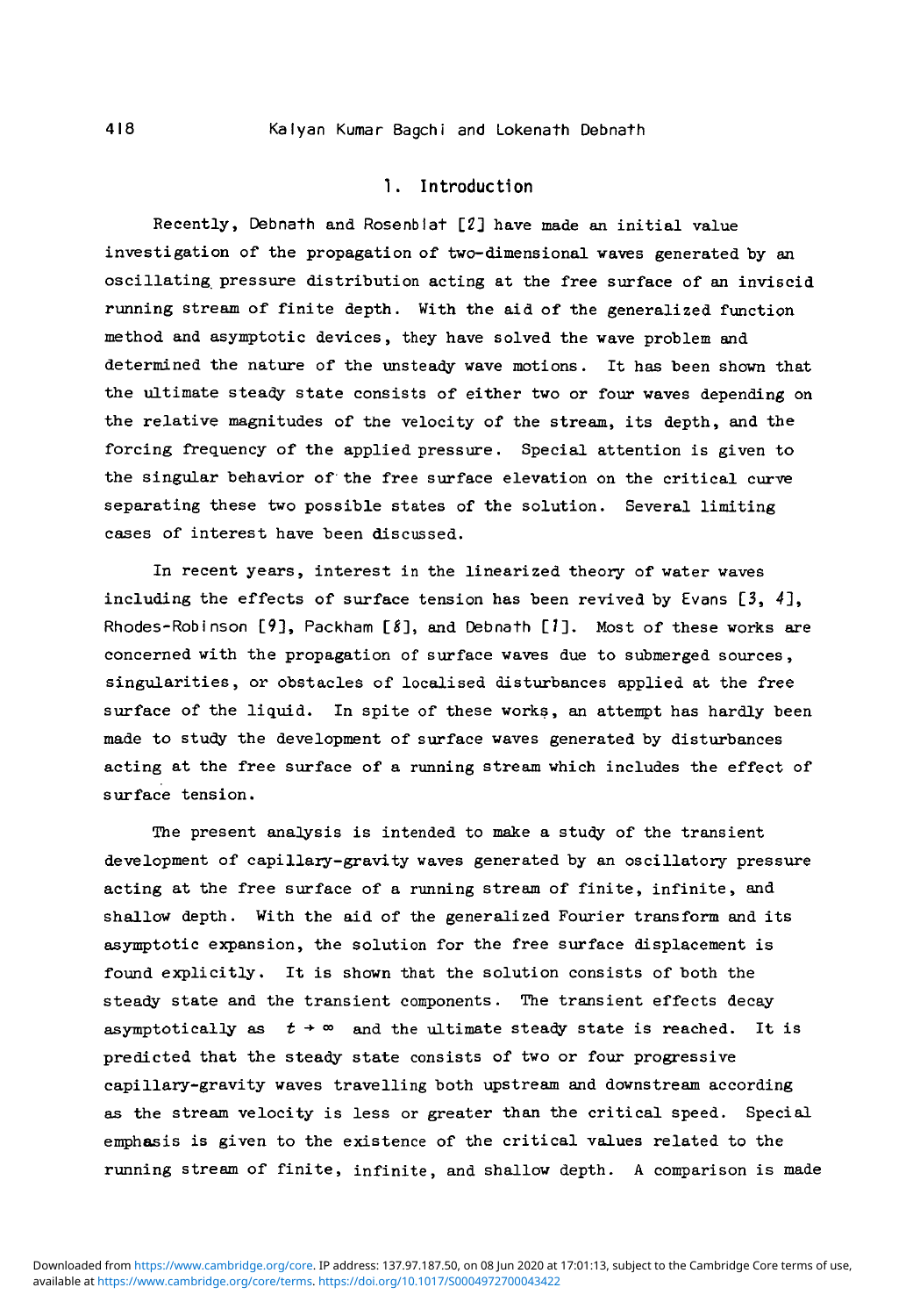between the unsteady wave motions in an inviscid fluid with or without surface tension.

#### 2. Mathematical formulation

Based upon the assumptions of the linearized theory of water waves , we consider the propagation of capillary-gravity waves on the surface of an inviscid, incompressible, homogeneous liquid including the effects of surface tension. The unsteady analysis is carried out under the following assumptions:

- (i) in an undisturbed state, an infinitely horizontal extent of liquid has constant depth *H* and flows with uniform velocity  $U_0$ ;
- (ii) the liquid has constant density  $\rho$  and surface tension  $T_1^*$  ;
- (iii) the wave-generating mechanism is a harmonically oscillating pressure applied at the free surface of the liquid;
- (iv) the applied pressure distribution is two-dimensional so that the wave motion is entirely parallel to the flow.

It is convenient to take the cartesian coordinates so that the origin is situated on the undisturbed free surface, the Z-axis is vertical positive upward and the basic stream moves parallel to the X-axis with the velocity  $U_0$  relative to the coordinate frame.

The applied pressure distribution may be an arbitrary function of *X* but it would be enough for the investigation of the principal features of the unsteady flow to take the simple form

$$
(2.1) \t\t\t p(X, T) = P_0 \delta(X) e^{i\omega T} H(T) ,
$$

where  $P_{\Omega}$  is constant,  $\delta(X)$  is the Dirac delta function and  $H(T)$  is the Heaviside unit function of time  $T$ .

As the motion is irrotational, there exists a disturbance velocity potential  $\Phi(X, Z; T)$  which satisfies the Laplace equation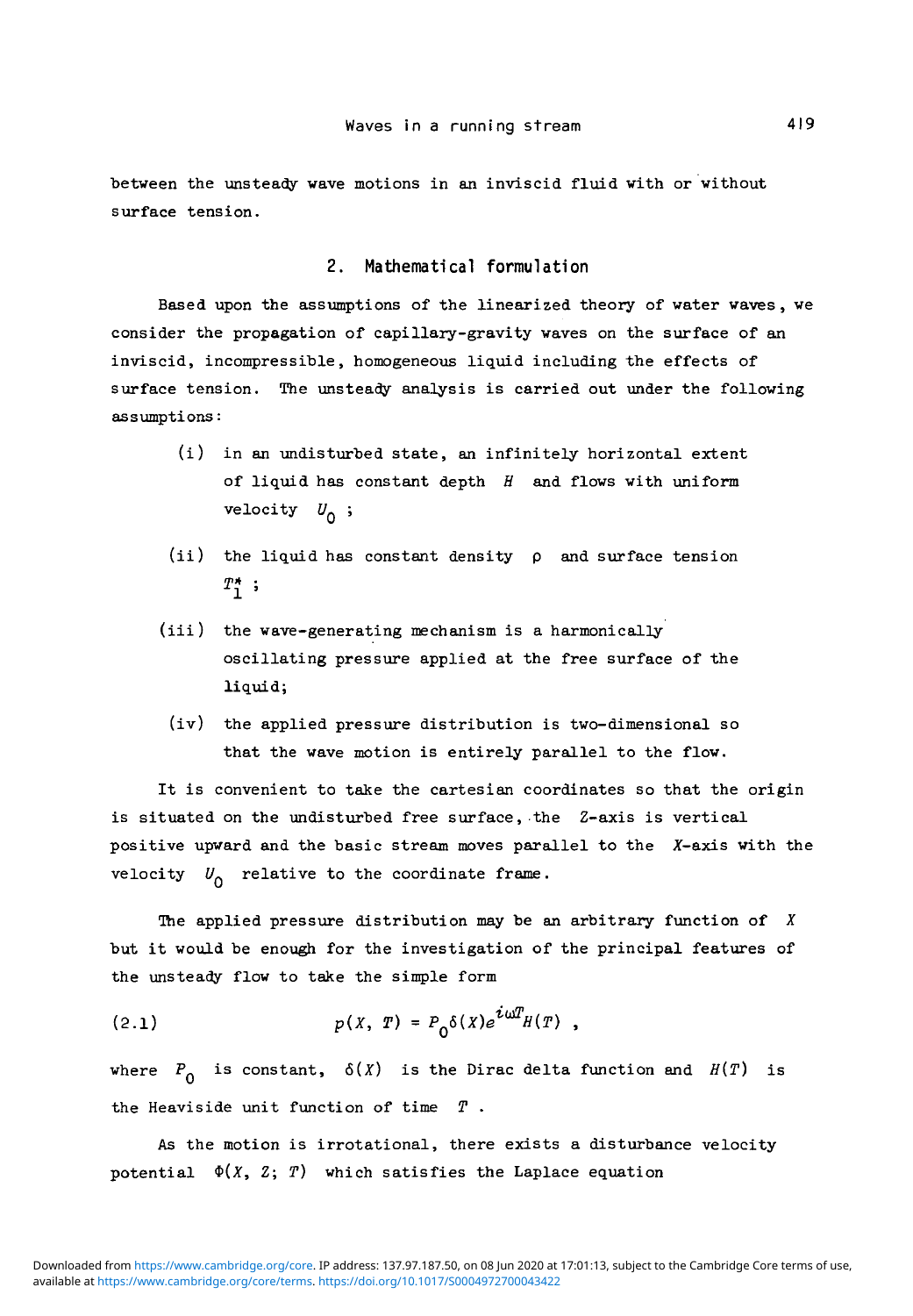420 Kalyan Kumar Bagchi and Lokenath Debnath

$$
\nabla^2 \Phi \equiv \frac{\partial^2 \Phi}{\partial x^2} + \frac{\partial^2 \Phi}{\partial z^2} = 0
$$

in  $-H \leq Z \leq 0$ ,  $-\infty < X < \infty$ ,  $T > 0$ .

Taking into account the effect of the surface tension, the linearized free surface conditions are

$$
(2.3) \qquad \frac{\partial \Phi}{\partial T} + U_0 \frac{\partial \Phi}{\partial X} + gE - \frac{T_1^*}{\rho} \frac{\partial^2 E}{\partial X^2} = -p(X, T) \ , \quad Z = 0 \ , \quad T > 0 \ ,
$$

$$
\frac{\partial E}{\partial T} + U_0 \frac{\partial E}{\partial X} = \frac{\partial \Phi}{\partial Z} , \quad Z = 0 , \quad T > 0 ,
$$

where  $E = E(X, T)$  denotes the vertical surface elevation and g is the acceleration due to gravity.

The boundary condition at the bottom is

(2.5) 
$$
\frac{\partial \Phi}{\partial z} = 0
$$
 on  $z = -H$ ,  $T > 0$ .

The initial conditions of the problem are

(2.6a, b) \$U , Z; 0) = E{X, 0) = 0 .

Further, we shall treat  $\Phi$  and E as the generalized functions of X in the sense of Lighthill [7] so that their Fourier transforms with respect to X exist.

#### 3. The solution of the initial value problem

It is convenient to introduce the dimensionless quantities defined by

$$
(x, z, h) = \frac{\omega^2}{g} (X, Z, H), \quad t = \omega T, \quad \phi = \frac{P_0 \omega^5}{\omega g} \Phi, \quad \eta = \frac{P_0 \omega^1}{\omega g^3} E,
$$
  

$$
P = \left(\frac{P_0 \omega^2}{\omega g^2}\right)^2, \quad U = \frac{\omega}{g} U_0 \text{ and } T_1 = \frac{T_1^* \omega^1}{\omega g^3}.
$$

It is then easy to rewrite the equations  $(2.2)-(2.6)$  in terms of these non-dimensional quantities. In order to solve the initial value problem, we take the Fourier transform with respect to  $x$  defined by  $[7, 10]$ ,

available at <https://www.cambridge.org/core/terms>.<https://doi.org/10.1017/S0004972700043422> Downloaded from [https://www.cambridge.org/core.](https://www.cambridge.org/core) IP address: 137.97.187.50, on 08 Jun 2020 at 17:01:13, subject to the Cambridge Core terms of use,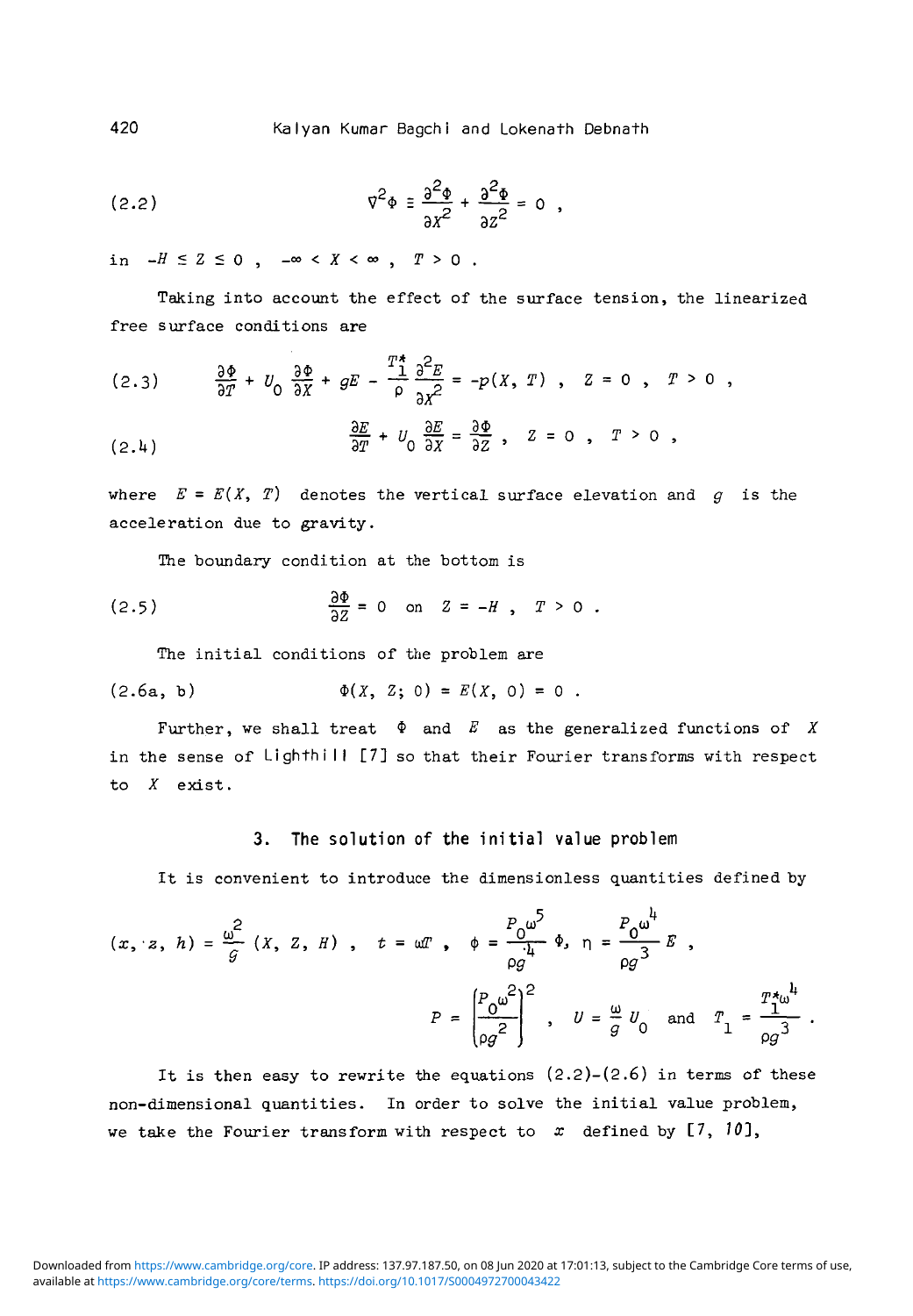(3.1) 
$$
\overline{\phi}(k, z; t) = \frac{1}{\sqrt{2\pi}} \int_{-\infty}^{\infty} e^{-ikx} \phi(x, z; t) dx.
$$

Thus the solution of the transformed non-dimensional equation with the bottom boundary condition is

$$
(3.2) \qquad \overline{\phi}(k, z; t) = \overline{A}(k, t) \cosh(k(z+h)),
$$

where  $\overline{A}$  and  $\overline{\eta}$  are determined from the transformed non-dimensional free surface conditions

(3.3) 
$$
\frac{d\overline{\phi}}{dt} + Uik\overline{\phi} + \left[1 + T_1k^2\right]\overline{n} = -\frac{P}{\sqrt{2\pi}}e^{i\overline{t}}, \quad z = 0, \quad t > 0,
$$

(3.4) 
$$
\frac{d\overline{n}}{dt} + Uik\overline{n} = \frac{d\overline{\phi}}{dz}, \qquad z = 0, t > 0,
$$

with the initial conditions

(3.5a, b) 
$$
\overline{\phi}(k, z; 0) = \overline{\eta}(k, 0) = 0
$$
.

The solution for  $\overline{n}(k, t)$  can readily be obtained from the above as

$$
(3.6) \qquad \overline{n}(k, t) = \frac{P}{2\sqrt{2\pi}} \left( \frac{k \tanh k h}{1 + T_1 k^2} \right)^{\frac{t}{2}} \left[ e^{\frac{t}{L}} - e^{\frac{im_1 t}{L}} - \frac{e^{\frac{t}{L}} - e^{\frac{im_2 t}{L}}}{1 - m_2} \right]
$$

where  $m_1$  and  $m_2$  are given by

(3.7a, b) 
$$
m_1, m_2 = -kU \pm \left\{ \left( 1 + T_1 k^2 \right) k \tanh k h \right\}^2
$$
.

The inverse Fourier transformation gives the integral solution for  $r(x, t)$  as

$$
(3.8) \quad \eta(x, t) = \frac{P}{4\pi} \int_{-\infty}^{\infty} \frac{\left[k \tanh kh\right]^{\frac{1}{2}}}{1 + T_1 k^2} \left[\frac{e^{it} - e^{-im}1^t}{1 - m_1} - \frac{e^{it} - e^{-im}2^t}{1 - m_2}\right] e^{ikx} dx.
$$

In the case of infinite depth,  $h \rightarrow \infty$  so that  $|k|$ tanhkh  $\sim |k|$  and  $(3.8)$  reduces to

$$
(3.9) \qquad \eta(x, t) = \frac{P}{4\pi} \int_{-\infty}^{\infty} \left( \frac{|k|}{1 + T_1 k^2} \right)^{\frac{1}{2}} \left[ \frac{e^{it} - e^{im_1 t}}{1 - m_1} - \frac{e^{it} - e^{im_2 t}}{1 - m_2} \right] e^{ikx} dk,
$$

available at <https://www.cambridge.org/core/terms>.<https://doi.org/10.1017/S0004972700043422> Downloaded from [https://www.cambridge.org/core.](https://www.cambridge.org/core) IP address: 137.97.187.50, on 08 Jun 2020 at 17:01:13, subject to the Cambridge Core terms of use,

 $\bullet$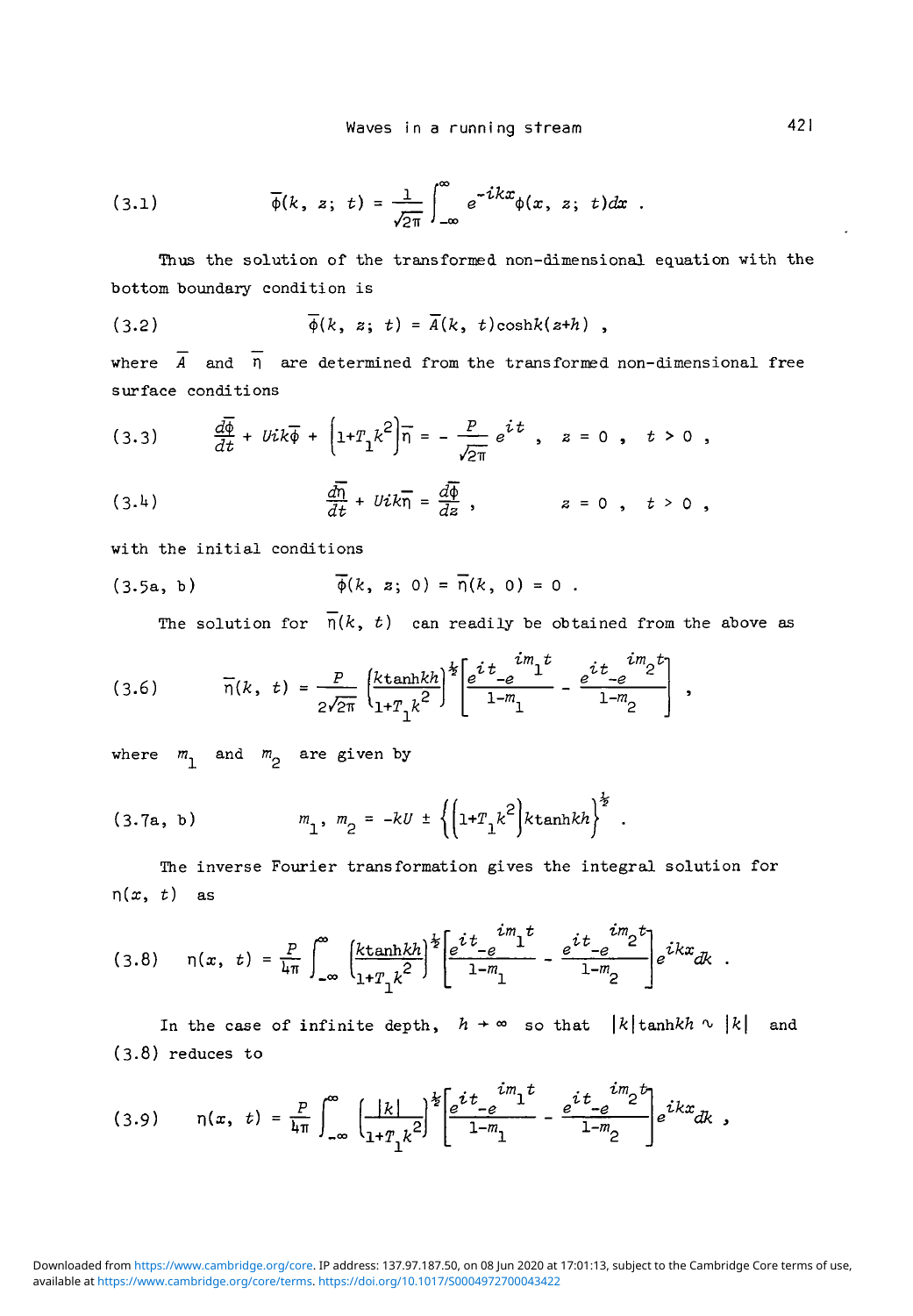where  $m_1$  and  $m_2$  are to be replaced by their limiting values

$$
-kU \pm \left\{\left[1{+}T_1k^2\right]|k|\right\}^{\frac{1}{2}}\,.
$$

Similarly, the integral solution for the wave potential  $\phi(x, z; t)$ can be found in both finite and infinite depth cases.

It is noted that the principal features of the unsteady wave motions can be determined completely if integrals  $(3.8)-(3.9)$  are evaluated exactly or asymptotically. It should be acknowledged that the exact evaluation of  $(3.8)-(3.9)$  is a formidable task. It is thus necessary to resort to asymptotic methods. We next turn our attention to the asymptotic analysis.

#### 4. Asymptotic analysis

In order to carry out the asymptotic analysis, it is convenient to rewrite (3.8) as

(4.1) 
$$
\eta(x, t) = \frac{P}{4\pi} \left[ e^{i t} I - J \right],
$$

where *I* and *J* are

(4.2) 
$$
I = \int_{-\infty}^{\infty} \frac{k \tanhkh}{1 + T_1 k^2} \left[ \frac{1}{1 - m_1} - \frac{1}{1 - m_2} \right] e^{ikx} dx ,
$$

(4.3) 
$$
J = \int_{-\infty}^{\infty} \left( \frac{k \tanh kh}{1 + T_1 k^2} \right)^{\frac{1}{2}} \left( \frac{im_1 t}{m_1 - 1} - \frac{e^{im_2 t}}{m_2 - 1} \right) e^{ikx} dk.
$$

To evaluate these wave integrals for large values of  $|x|$  and t, we shall use the formulae advanced by Lighthi II [7] and Jones [5] for the asymptotic expansion of Fourier transforms of generalized functions. The nature of the ultimate wave system and of the transients is determined by the singularities and stationary points of the wave integrals  $(4.2)-(4.3)$ . We next turn our attention to the nature and location of these singularities and stationary points.

The significant contribution to I, as  $|x| \rightarrow \infty$ , comes from the poles of the integrand in  $(4.2)$ , that is, from the roots of the equations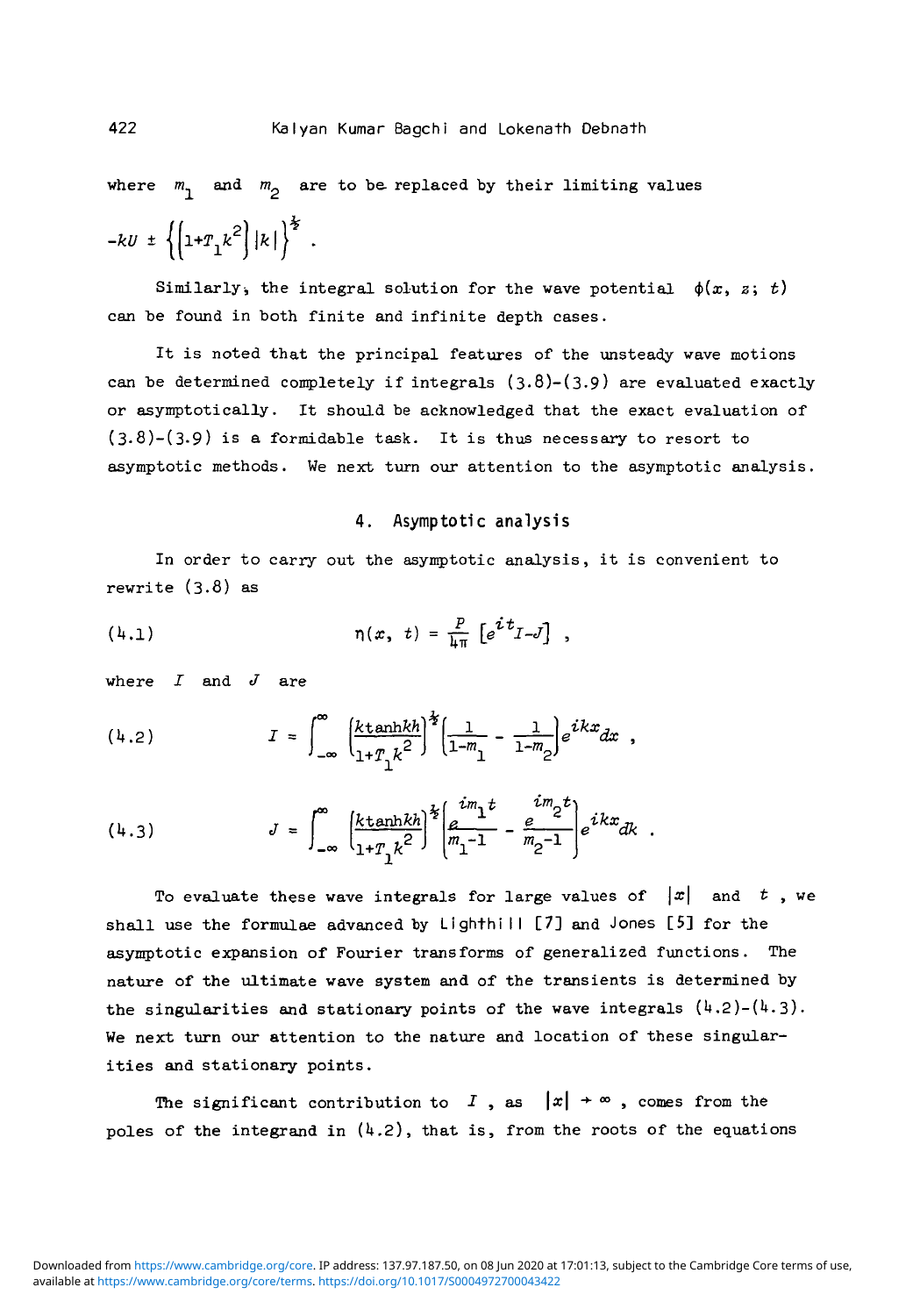$$
(4.4a, b)
$$
 1 +  $kU = \pm \left\{ \left( 1 + T_1 k^2 \right) k \tanhkh \right\}^2$ .

These poles are determined from the points of intersections of the curve  $\{|1^x\gamma_k^k|^2\}$  with the straight lines  $\pm(1+kU)$  for different values of the parameters  $U$ ,  $\omega$  and  $h$ ; and are shown in Figures 1 and 2. These figures give one positive pole at  $k = s<sub>o</sub>$  and one negative pole at  $s = -s<sub>1</sub>$ , provided Figure 1 is relevant. On the other hand, whenever  $U > U^*_{\alpha}$ , there are two further poles arising from Figure 2 at the negative values of k given by  $k = -\sigma_1$  and  $k = -\sigma_2$ ; where  $U_c^*$  is the critical value of V whose details will be examined later on.

Following the procedure advanced by Debnath and Rosenblat [2], the steady state wave integral  $(4.2)$  can be directly evaluated to obtain

$$
(4.5) \quad I \sim \pi i \operatorname{sgn} x \left[ \phi(-s_1) e^{-is_1 x} + \phi(s_2) e^{is_2 x} -H(U-U_c) \left\{ \psi(-\sigma_1) e^{-i\sigma_1 x} + \psi(-\sigma_2) e^{-i\sigma_2 x} \right\} \right],
$$

where

$$
(4.6a, b) \quad \phi(k) = -\frac{\left\{k \tanh k h / 1 + T_1 k^2\right\}^{\frac{1}{2}}}{\left(\frac{dm_1}{dm}\right)}, \quad \psi(k) = -\frac{\left\{k \tanh k h / 1 + T_1 k^2\right\}^{\frac{1}{2}}}{\left(\frac{dm_2}{dm}\right)}.
$$

The method of stationary phase [Jones, 5] for the generalized Fourier integral can be employed for the asymptotic evaluation of  $J$  for large t .

For  $|x| \ll Ut$ , the stationary points of the integral (4.2) are the solutions of the equations

$$
\frac{d}{dk} f(k) = \pm U,
$$

where

$$
(4.8) \t f(k) = \left\{ \left[ 1 + T_1 k^2 \right] k \tanh k h \right\}^2.
$$

Unlike in the case without surface tension  $f'(k)$  is not a monotonic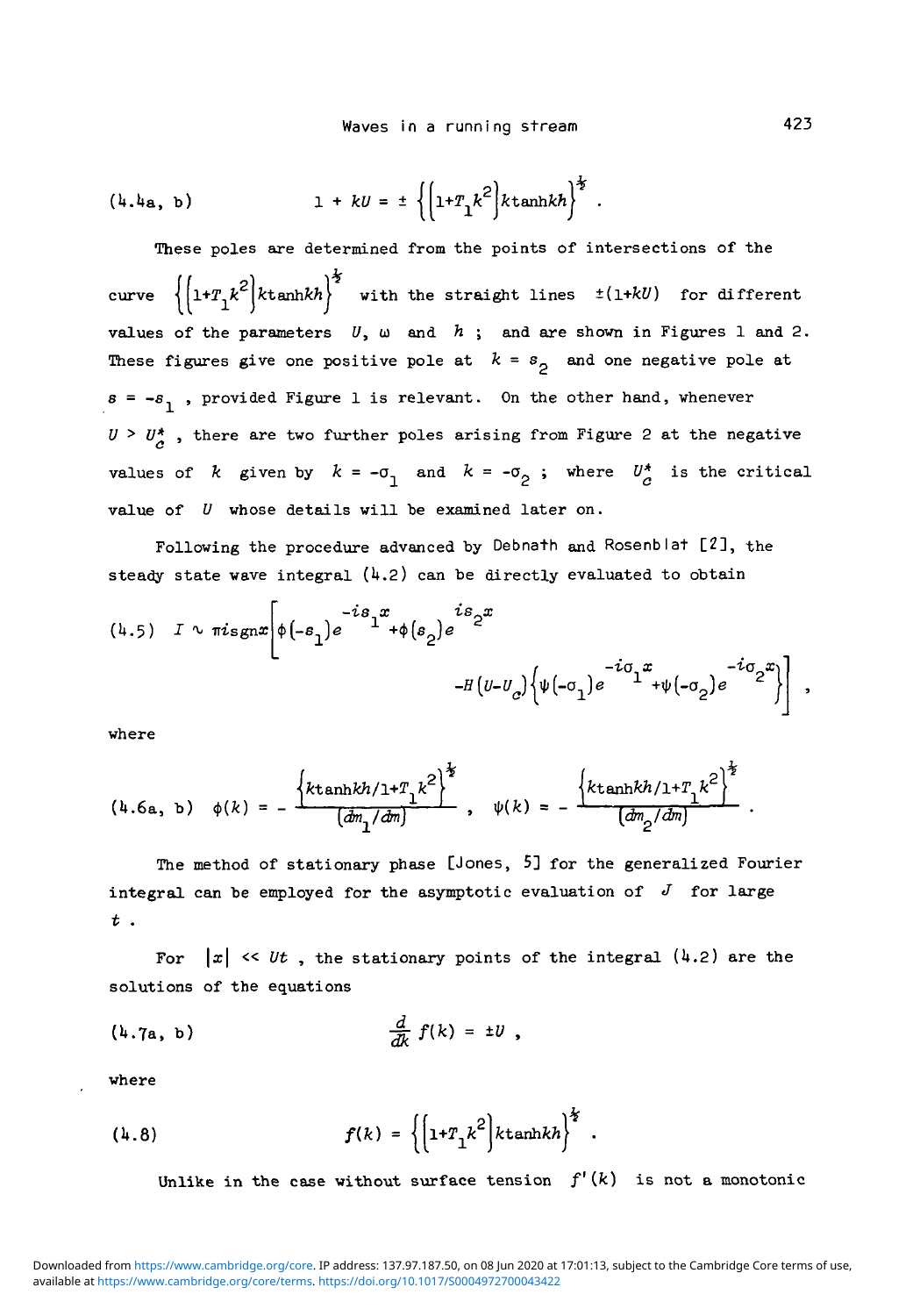



available at <https://www.cambridge.org/core/terms>.<https://doi.org/10.1017/S0004972700043422> Downloaded from [https://www.cambridge.org/core.](https://www.cambridge.org/core) IP address: 137.97.187.50, on 08 Jun 2020 at 17:01:13, subject to the Cambridge Core terms of use,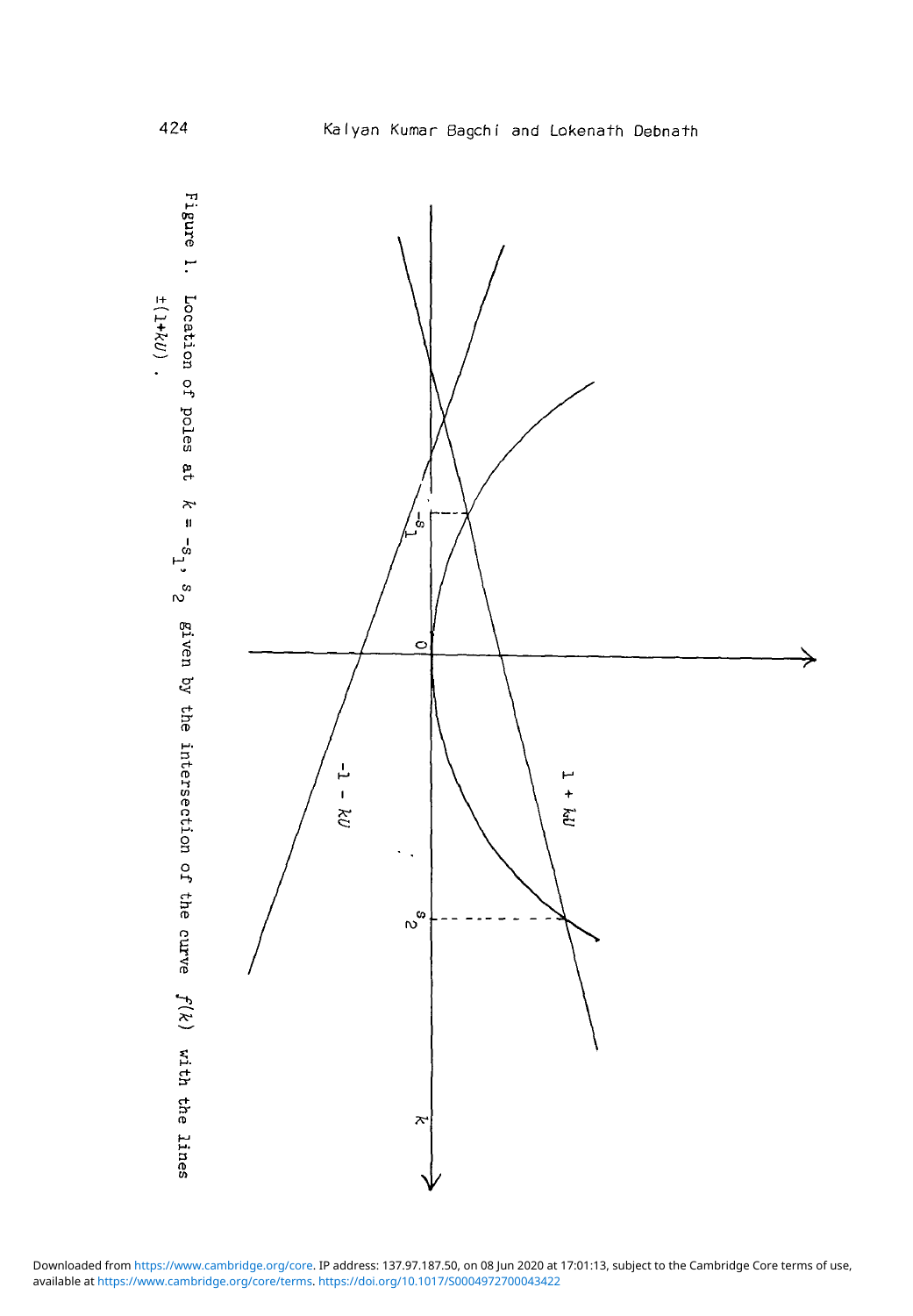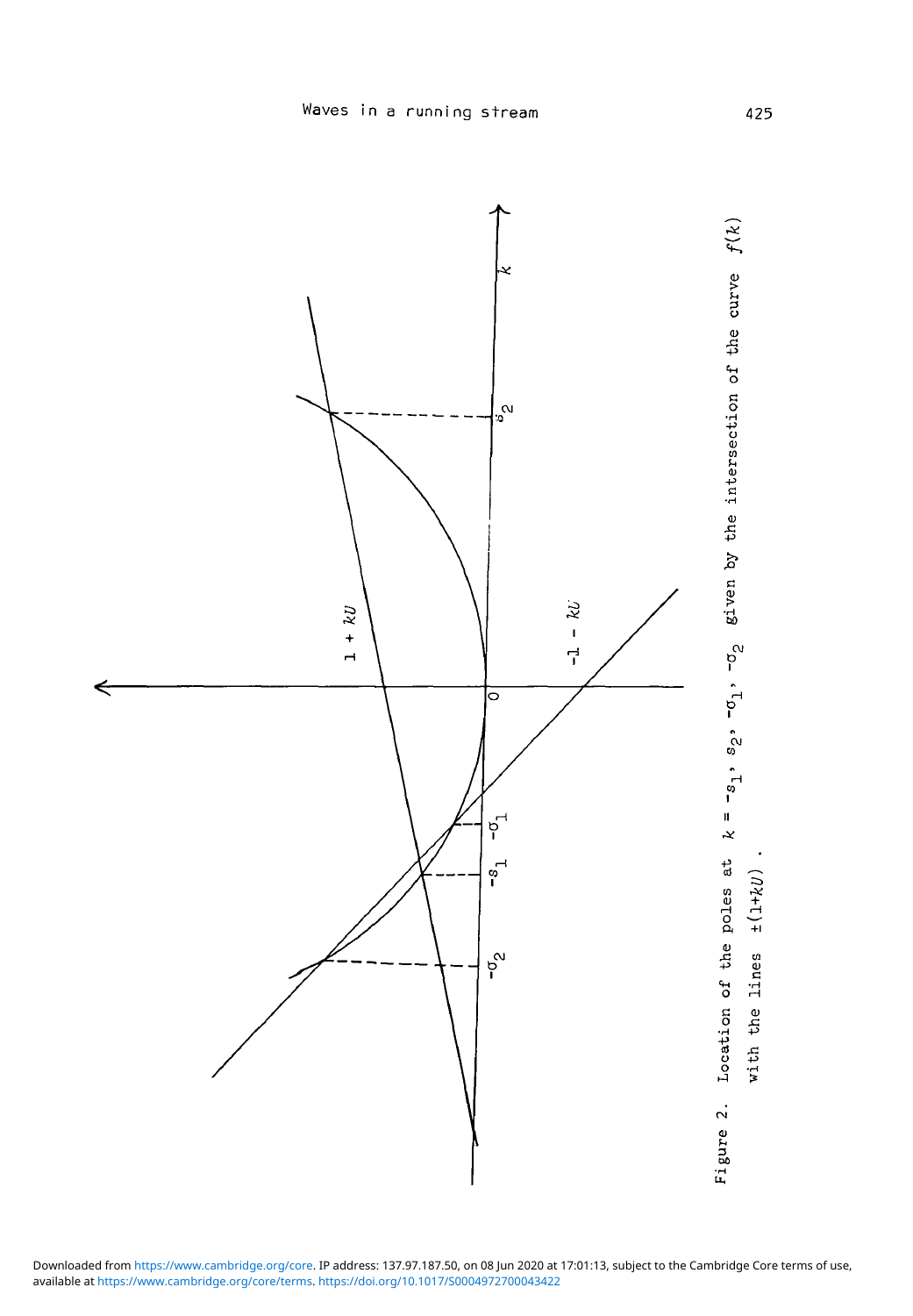function of  $k$ . It appears from the graphs of  $f(k)$  that  $f'(k)$  starts from  $\sqrt{h}$  at  $k = 0$  and decreases monotonically to attain a minimum at  $k = k_{0}$  and then increases monotonically without any limit as  $k \rightarrow \infty$ , where  $k_{\text{Q}}$  is the root of the equation  $f''(k) = 0$ . Thus a necessary and sufficient condition for the existence of roots of the equations *(h.Ta,* b) is that  $U > k_0$ . Hence each of these equations has two roots in the range  $f'(k_{\alpha}) \leq U \leq \sqrt{h}$  and has one root whenever  $U \geq \sqrt{h}$ .

In the case of infinite depth, 
$$
f(k) = \left(1 + T_1 k^2\right)^{\frac{1}{2}} |k|^{\frac{1}{2}}
$$
 so that  
\n
$$
f'(k) = \frac{1 + 3T_1 k^2}{2 \left(\left(1 + T_1 k^2\right) k\right)^{\frac{1}{2}}}
$$
 and  $f''(k) = \frac{1}{2} \frac{3 \left(1 + T_1 k^2\right)^2 - 4}{\left(\left[1 + T_1 k^2\right) k\right)^{3/2}}$  for  $k > 0$ 

It follows from a careful inspection that  $f'(k)$  tends to infinity as  $k \rightarrow 0+$  and  $k \rightarrow \infty$ ; and decreases monotonically from  $\infty$  to  $f'(k^0)$  as k increases from 0 to  $k_0$ . Further, it increases monotonically from  $f'(k_{\alpha})$  to  $\infty$  as *k* goes from  $k_{\alpha}$  to infinity. Consequently, each of the equations  $f'(k) = \pm U$  has two roots when  $U > f'(k_0)$  where  $k_0$  is numerically evaluated and is approximately equal to  $\left( \frac{0.155}{T_1} \right)^2$ . Thus for the fluid of finite depth, there are four stationary points at  $k = \pm 0$ ,  $\pm \rho$ when  $f' (k_0) < U < \overline{M}$ ; and there are two stationary points when  $U \ge \overline{M}$ and also when  $U = f' (k_0)$ . In the case of infinite depth, there are also four stationary points at  $k = \pm 0$ ,  $\pm \rho$  provided  $U > f'(k_0)$  and two stationary points wnenever  $U = f'(k_0)$ . It appears that  $U = f'(k_0)$ represents another critical velocity.

Using the standard formula for the stationary phase approximation (Jones, [5], p. 323), the transient component of *J ,* that is, the dominant contribution to *J* from the stationary points involved in various cases can be obtained as

*Q*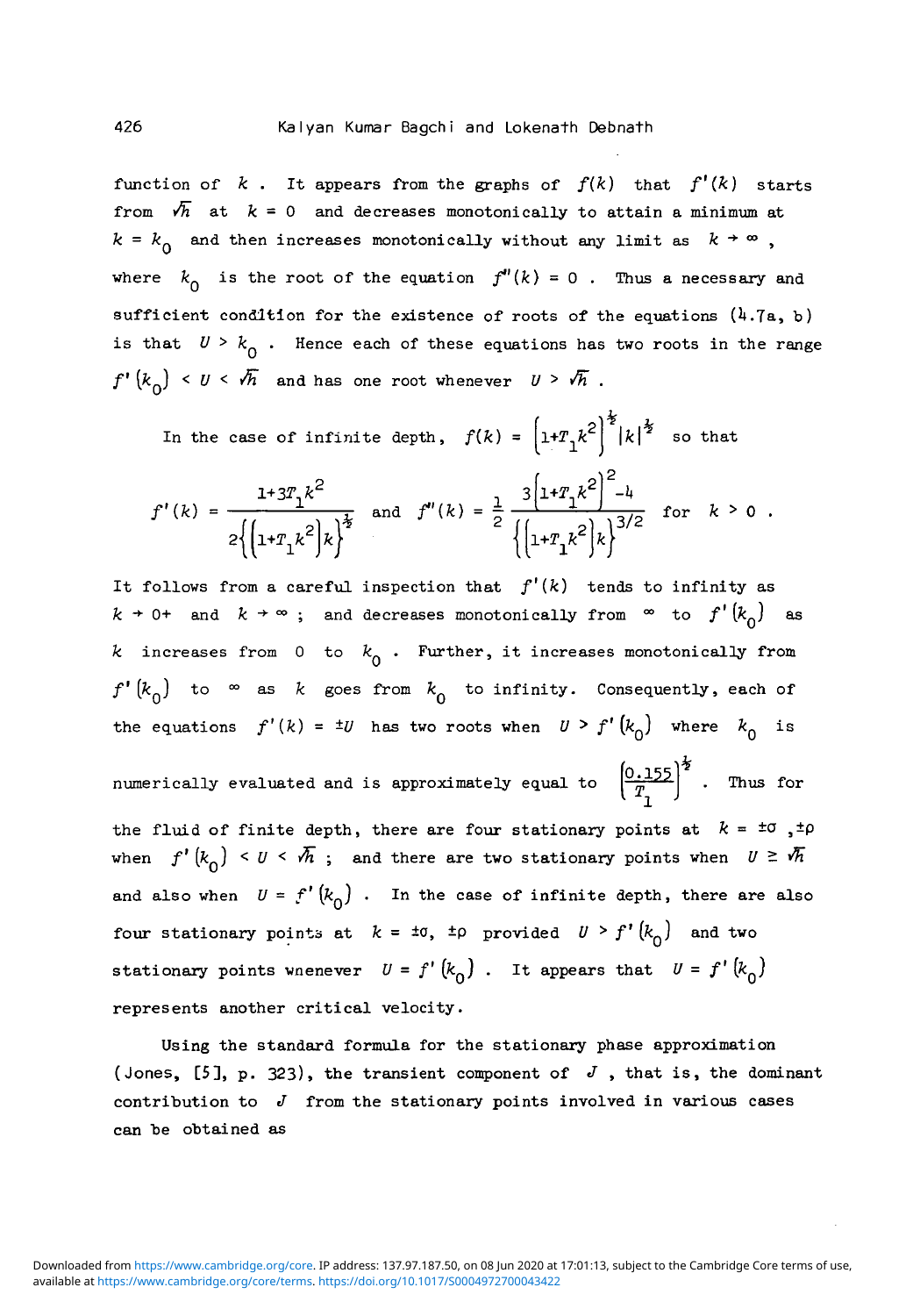$$
(4.9) J_{\text{transient}} \sim [H\{U-f'\{k_0\}\} - H(U-\sqrt{h})]
$$
\n
$$
e^{-\frac{i\pi}{h} \left[ \frac{\sigma \tanh \sigma h}{1 + T_1 \sigma^2} \right]^{\frac{1}{2}}} \left\{ \left( + \frac{2\pi}{t \int f''(\sigma)} \right)^{\frac{1}{2}} \frac{\exp[i \{ t \pi_1(\sigma) + \sigma x \}]}{1 - m_1(\sigma)} - \left( + \frac{2\pi}{t \int f''(-\sigma)} \right)^{\frac{1}{2}} \frac{\exp[i \{ t \pi_2(-\sigma) - \sigma x \}]}{1 - m_2(-\sigma)} \right\}
$$
\n
$$
+ \left( \frac{\rho \tanh \rho h}{1 + T_1 \rho^2} \right)^{\frac{1}{2}} \left\{ \left( + \frac{2\pi}{t \int f''(\rho)} \right)^{\frac{1}{2}} \frac{\exp[i \{ t \pi_1(\rho) + \rho x \}]}{1 - m_1(\rho)} - \left( + \frac{2\pi}{t \int f''(-\rho)} \right)^{\frac{1}{2}} \frac{\exp[i \{ t \pi_1(-\rho) - \rho x \}]}{1 - m_2(-\rho)} \right) + O\left[\frac{1}{t}\right].
$$

This result incorporates all the cases of four, two or no stationary points as indicated earlier. However, the transient solution breaks down at the critical speed  $U = f'(k_0)$ . Hence this case needs further investigation.

It remains to calculate the contribution to  $J$  from its poles, which are the same as the poles of *I* . A procedure similar to that of Debnath and Rosenblat [2] can be employed for finding the polar contribution to *J .*

It may be helpful to write down  $(4.2)$  in the form

$$
(4.10) \t\t J = J_1 - J_2,
$$

so that

$$
(4.11) \tJ_1 = \left[ \int_{-\infty}^0 + \int_{\rho}^{\infty} \left| \frac{k \tanhkh}{1 + T_1 k^2} \right|^{\frac{1}{2}} \frac{e^{i(m_1 t + kx)}}{(m_1 - 1)} \right] dx ,
$$

and

$$
(4.12) \tJ_2 = H (U - U_{C}^{*}) \left[ \int_{-\infty}^{0} + \int_{-\rho}^{0} \left| \frac{k \tanh kh}{1 + T_1 k^2} \right|^{\frac{1}{2}} \frac{e^{i (m_2 t + kx)}}{(m_2 - 1)} \frac{dk}{k} \right]
$$

or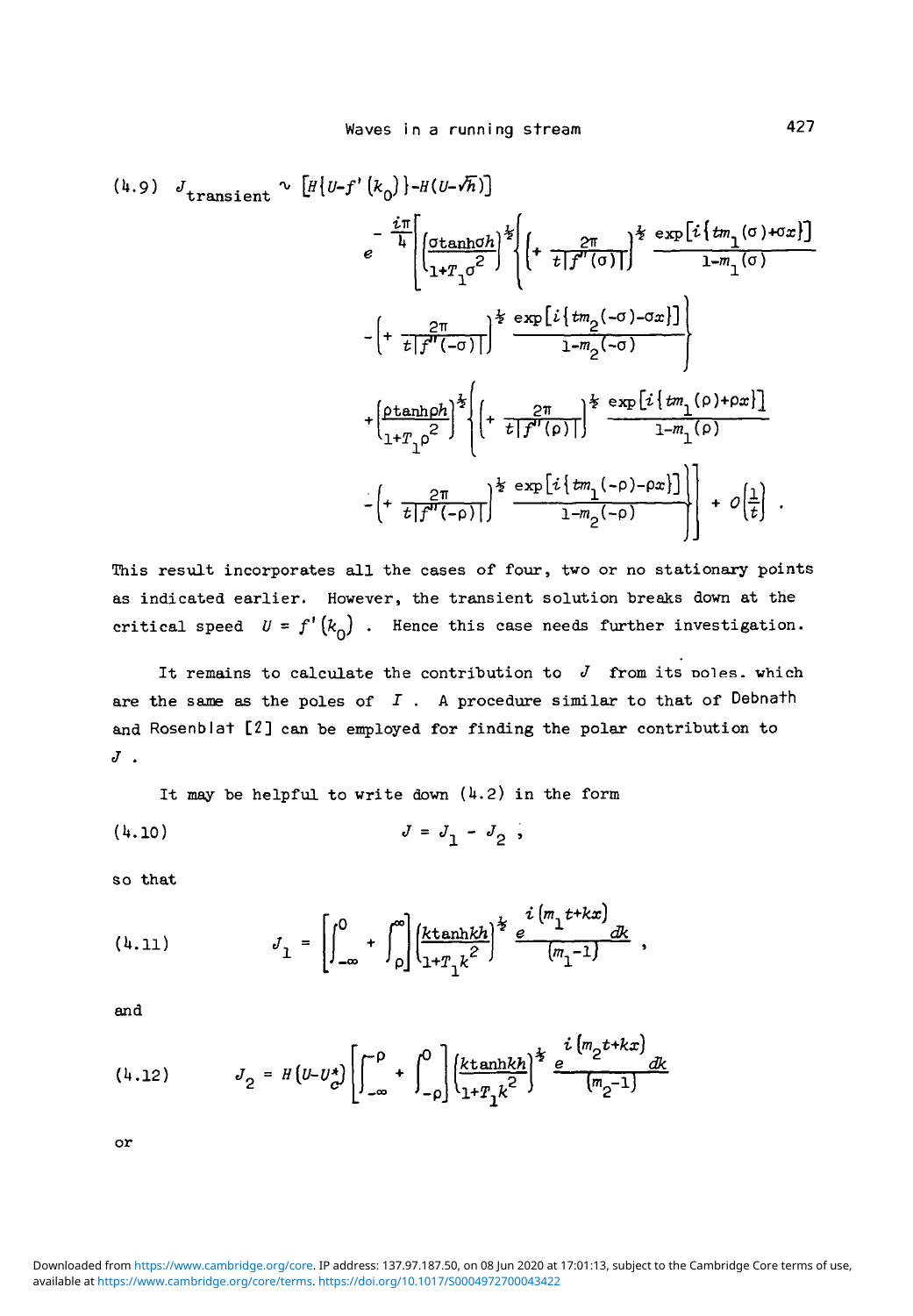428 Kalyan Kumar Bagchi and Lokenath Debnath

$$
(4.13) \tJ_2 = H \left( U - U_{c'}^{\star} \right) \left[ \int_{-\infty}^{-\rho} + \int_{-\rho}^{-\sigma} \right] \left( \frac{k \tanhkh}{1+T_1 k^2} \right)^{\frac{1}{2}} \frac{e^{i \left( m_2 t + kx \right)}}{\left( m_2 - 1 \right)} \, dk \ ,
$$

according as  $f'(k) = -U$  has one or two roots and  $m_{p}(±k) \rightarrow -\infty$  as  $k \rightarrow \infty$ . We then change the variable of integration from  $k$  to  $m_{\text{1}} = m_{\text{1}}(k)$ in integral  $(4.11)$ , and from  $k$  to  $m^2 = m^2(k)$  in  $(4.12)-(4.13)$ . It turns out that

$$
(4.14) \qquad J_1 = \left[ \int_{-\infty}^0 + \int_{-M_1}^{\infty} \right] \left[ \{ \phi(k) e^{ikx} \}_{k=k^{-1} \left( m_1 \right)} \Bigg/ \left( m_1^{-1} \right) \right] e^{im_1 t} dm_1 \ ,
$$

which is, invoking result  $(24)$  of Debnath and Rosenblat  $[2]$ ,

$$
(4.15) \t\t\t\t $\sqrt{n}ie^{it}[-\phi(-s_1)e^{-is_1x}+\phi(s_2)e^{is_2x}],$  as  $t \to \infty$ ,
$$

where  $m_1(\rho) = -M_1 < 0$ .

Similarly,  $(4.12)-(4.13)$  reduce to

$$
(4.16) \quad J_2 = H(U - U_{c}^{*}) \left[ \int_{-\infty}^{M_1} + \int_{M_1}^{0} \right] \left[ \{ \psi(k) e^{ikx} \}_{k=k^{-1} \binom{m_2}{2}} \middle/ \binom{m_2-1}{2} \right] e^{im_2 t} dm_2 ,
$$
\n
$$
(4.17) \quad J_2 = H(U - U_{c}^{*}) \left[ \int_{-\infty}^{M_1} + \int_{M_1}^{-M_2} \right] \left[ \{ \psi(k) e^{ikx} \}_{k=k^{-1} \binom{m_2}{2}} \middle/ \binom{m_2-1}{2} \right] e^{im_2 t} dm_2 ,
$$

where  $m_1(-\rho) = M_1 > 0$  and  $m_2(-\sigma) = -M_2 < 0$  with  $\sigma < \rho$ .

It follows from formula (24) of Debnath and Rosenblat [2] that

r ~^°px -io ii *•nie'ltH{u-U\*}h[-a2)e 2* -^(-aj e I , as

The polar contribution to  $J$  as  $t \rightarrow \infty$  is therefore given by

$$
(4.19) \quad J_{\text{polar}} \sim \pi i e^{i t} \left[ -\phi(-s_1) e^{-i s_1 x} + \phi(s_2) e^{-i s_2 x} + H \left( U - U_c^* \right) \left\{ \psi(-\sigma_1) e^{-i \sigma_1 x} - \psi(-\sigma_2) e^{-i \sigma_2 x} \right\} \right].
$$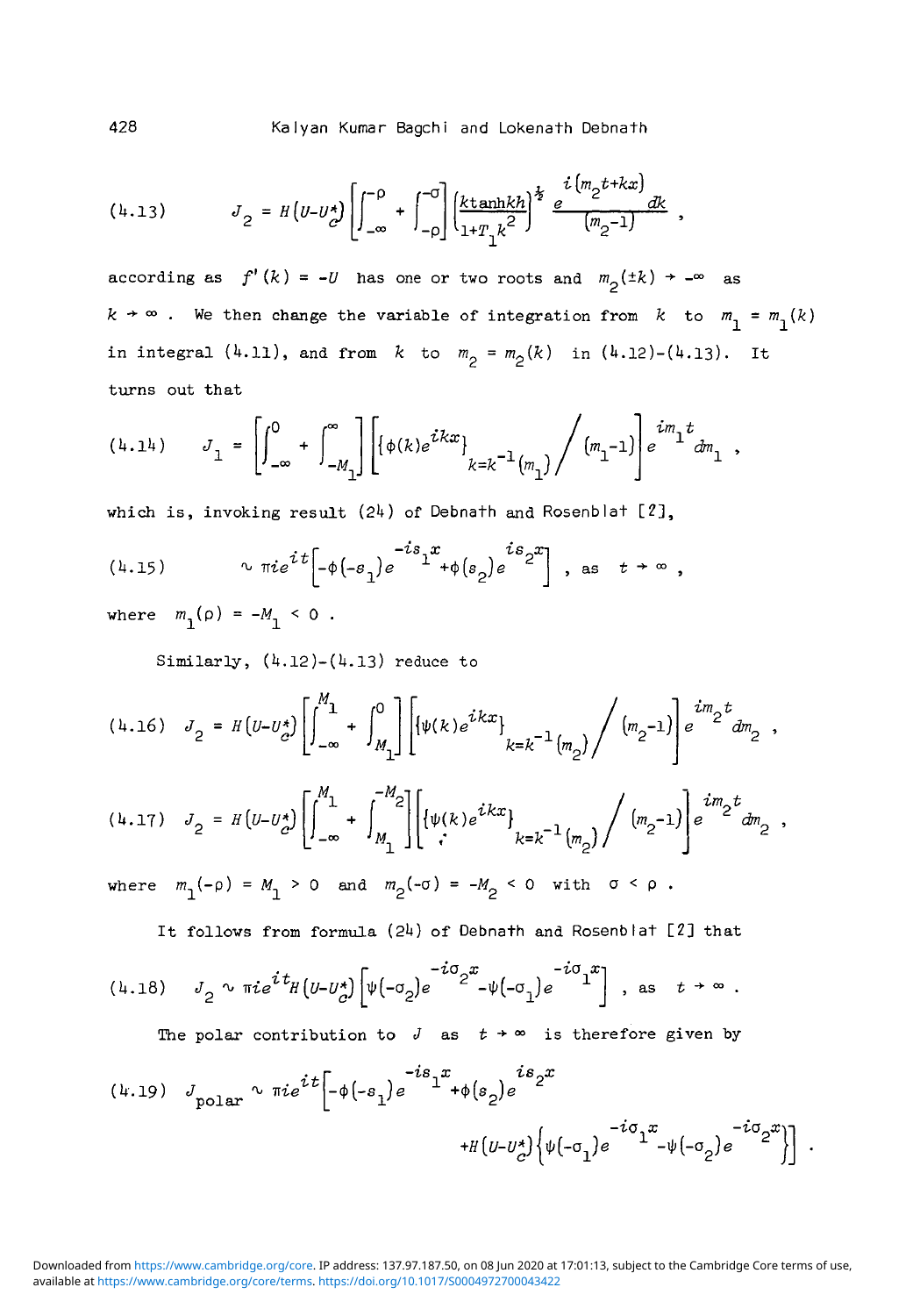Thus the asymptotic representation of the surface elevation is explicitly obtained as  $t + \infty$  and can be written as a convenient form

$$
(4.20) \t\t \eta(x, t) = \eta_{st}(x, t) + \eta_{tr}(x, t) ,
$$

where  $n_{s,t}(x, t)$  is the steady state component and  $n_{tn}(x, t)$  is the transient solution.

It is noted that the former is essentially made up of the polar contributions to *I* and *J* which are given by  $(4.5)$  and  $(4.19)$ respectively, and has the final representation

$$
(4.21) \quad \eta_{st}(x, t) \sim \frac{i}{2} \left[ \phi(-s_1) e^{i (t-s_1 x)} - H(U-U_c^*) \psi(-\sigma_1) e^{i (t-\sigma_1 x)} \right], \quad x > 0,
$$

and

$$
(4.22) \quad \eta_{st}(x, t) \sim \frac{i}{2} \left[ -\phi(s_2) e^{-i(t+s_2x)} + H(v - v_c^*) \psi(-\sigma_2) e^{-i(t-\sigma_2x)} \right], \quad x < 0.
$$

The significant contribution to the transient solution  $n_{\tau_P}$  is given by  $(4.9)$  which eventually decays in the limit  $t \rightarrow \infty$ . Thus the steady state is attained in the limit and described by  $(4.21)-(4.22)$ . Further, the steady state wave system has the following characteristic features:

- (a) when  $U \leq U^*_{\alpha}$ , solutions  $(4.21)-(4.22)$  confirm the existence of two progressive capillary-gravity waves on the surface of the running stream. One of these waves is travelling downstream of the origin with the phase velocity  $\frac{g}{\omega s}$  and the other is propagating upstream with the phase velocity  $\frac{q}{\omega s}$ ;
- (b) when  $U > U^*_{C}$ , there are four capillary-gravity waves propagating on both upstream and downstream sides of the origin. Three of these waves are travelling downstream with the phase velocities  $\frac{g}{\omega s_1}, \frac{g}{\omega t_1}$  and  $\frac{g}{\omega t_2}$  respectively, and the remaining one is propagating upstream with the speed  $\frac{g}{\omega s}$ .

2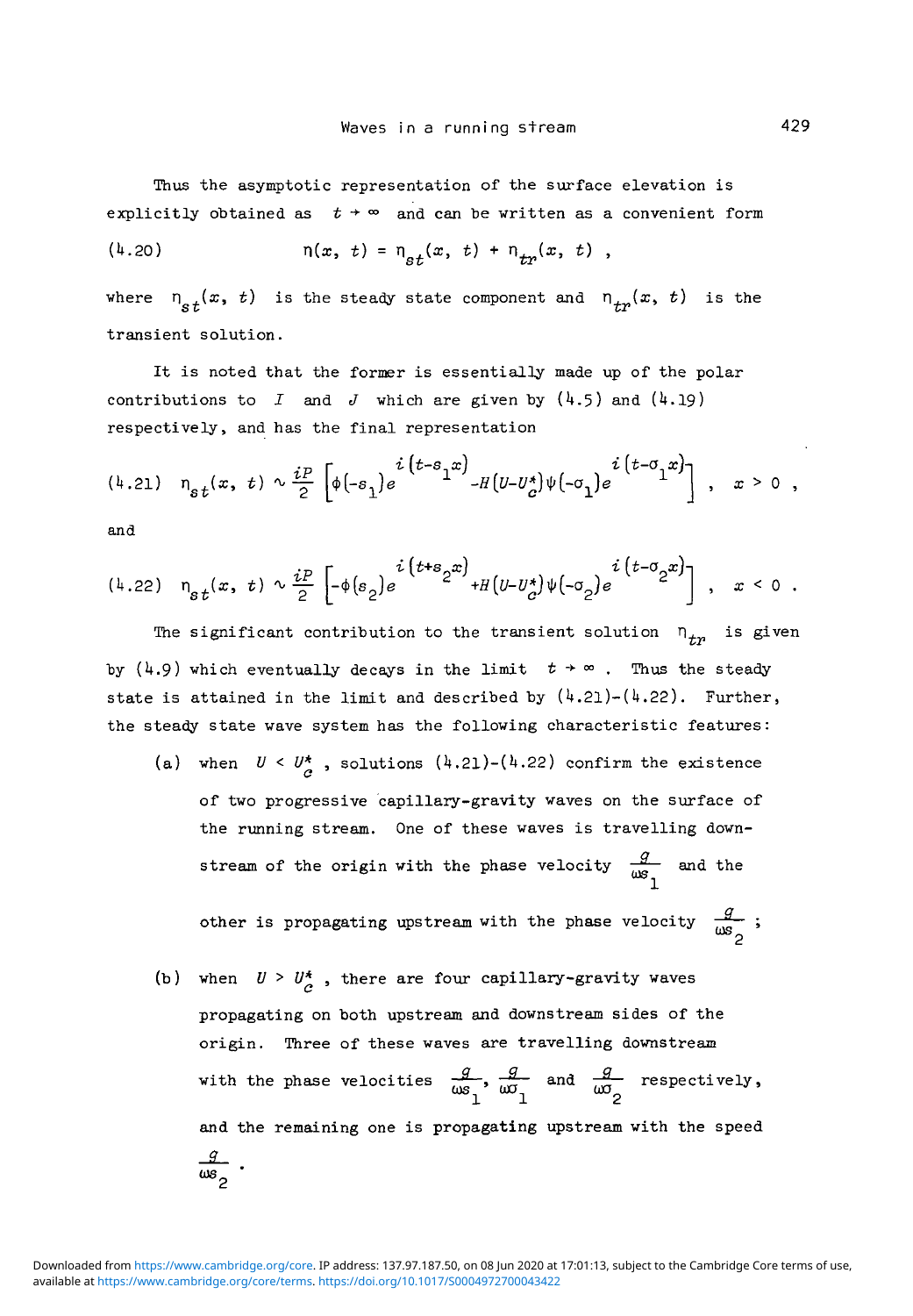As it has been found earlier that the nature of the singularities and the stationary points of the wave'integrals involved in (3-9) is somewhat similar to those of  $(3.8)$ , the conclusions are also true in an infinitely deep fluid with the exceptions of the magnitudes of the phase velocities of these waves.

The present analysis reveals that the structure of the wave system above or below the critical velocity shows a striking contrast to that predicted by Debnath and Rosenblat in an inviscid fluid without surface tension.

### 5. The critical values

It is now necessary to recognize the critical speeds associated with the problem. The critical value occurs when there eyists a common root of the equations  $(4.4b)$  and  $(4.7b)$ , that is,

(5.1) 
$$
1 + kU + \left\{ \left[ 1 + T_1 k^2 \right] k \tanh k h \right\}^{\frac{1}{2}} = 0 ,
$$

$$
(5.2) \quad \left\{ \left(1+3T_1k^2\right)\tanh kh + \left(1+T_1k^2\right)kh\sech^2kh \right\} = -2U\left\{ \left(1+T_1k^2\right)^{\frac{1}{2}}k\tanh kh \right\}^{\frac{1}{2}}.
$$

Replacing  $k$  by  $-\lambda$  and eliminating the hyperbolic function from the above equations, the critical velocity is given by the solution of the equation

$$
(5.3)\quad \left[1+3T_1\lambda^2\right]\left(1-\lambda U\right)^2\ +\ h\left\{\lambda^2\left(1+T_1\lambda^2\right)-(1-\lambda U)^4\right\}\ +\ 2\lambda U\left(1+T_1\lambda^2\right]\left(1-\lambda U\right)\ =\ 0\ .
$$

In particular, for an infinitely deep fluid  $(h + \infty)$ , the critical speed  $U^*_{\alpha}$  is given by the equation

$$
(5.4) \t 4\omega U^5 - U^4 + 4T_1 \omega^3 U^3 + 30T_1 \omega^2 U^2 - 24\omega T_1 U + 4T_1 + 27T_1^2 \omega^4 = 0.
$$

This result is believed to be new, and when  $T_1 \equiv 0$  with  $\omega \neq 0$ , the critical value is given by, in dimensional form,

(5.5) *U\* = U* = *•&- .*

**G**

This result has been independently predicted by Kaplan [6], and Debnath and Rosenblat [2].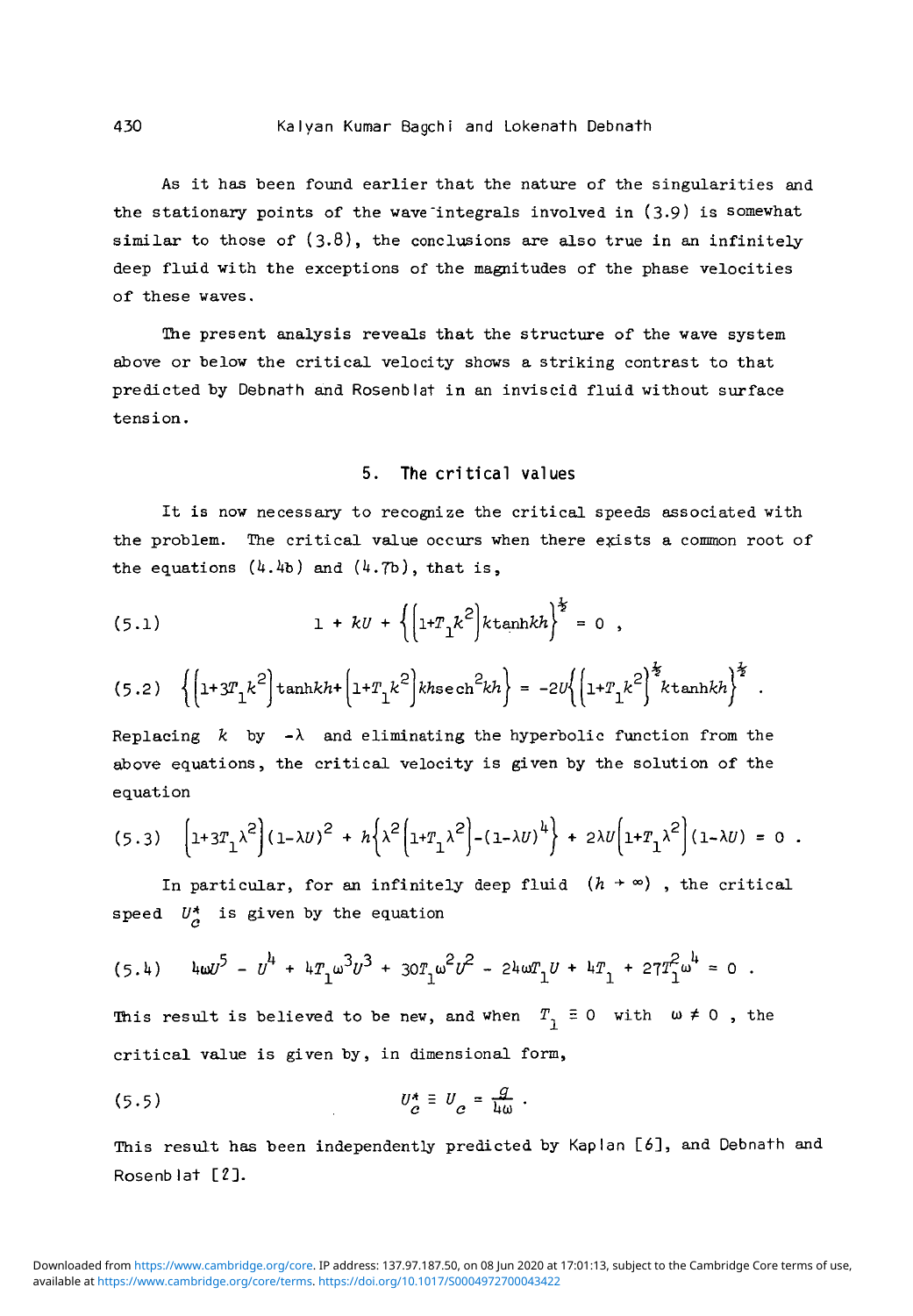Further, when  $\omega = 0$  with  $T_1 \neq 0$ , there exists a new critical speed which has the dimensional form

(5.6) [/\* =

which depends on the ratio  $\begin{pmatrix} T^* \\ 1 \\ \rho \end{pmatrix}$  for a given g, and is exactly identical with the minimum velocity of the capillary-gravity waves in deep water without any basic stream.

If we treat equation  $(5.4)$  as a quadratic in  $T_1$ , then the existence of at least one positive value of  $T_1$  requires  $U \leq \frac{1}{\ln \alpha}$ , which is a necessary restriction on the velocity of the basic stream.

In the case of shallow depth, the long wave approximation holds good, so that the equation determining the critical speed has the form

$$
(5.7) \quad \left\{\frac{1}{12}(h - v^2) - \omega^2 h T_1\right\}^3 = 27\left[\frac{h}{6} T_1 \omega^2 (h - v^2) + \frac{h}{4} T_1 \omega^2 v^4 + \left(\frac{h - v^2}{6}\right)^3\right]^2
$$

In particular, when  $\omega = 0$ , the dimensional form of the critical velocity is  $\sqrt{gH}$  which is obviously unaffected by surface tension.

On the other hand, when surface tension is neglected, equation (5-7) admits no solution. Of course, in this case, the relevant equation for the common root is  $k^2(v^2-h)$  +  $2kU + 1 = 0$ , which has no double root. Thus there is no critical speed in a shallow fluid when its free surface is disturbed by a periodic pressure of frequency  $\omega$ .

#### **6. Concluding remarks**

The initial value problem has been solved for the propagation of capillary-gravity waves in an inviscid fluid with surface tension. In the absence of surface tension, the findings of this paper are in excellent agreement with those of Debnath and Rosenblat [2], and of Stoker [11] when the additional restrictions  $T_1 = 0$ ,  $\omega = 0$  are made. In real applications, it would be interesting to solve the problem including the viscous effects. Such a study may be made in a subsequent paper.